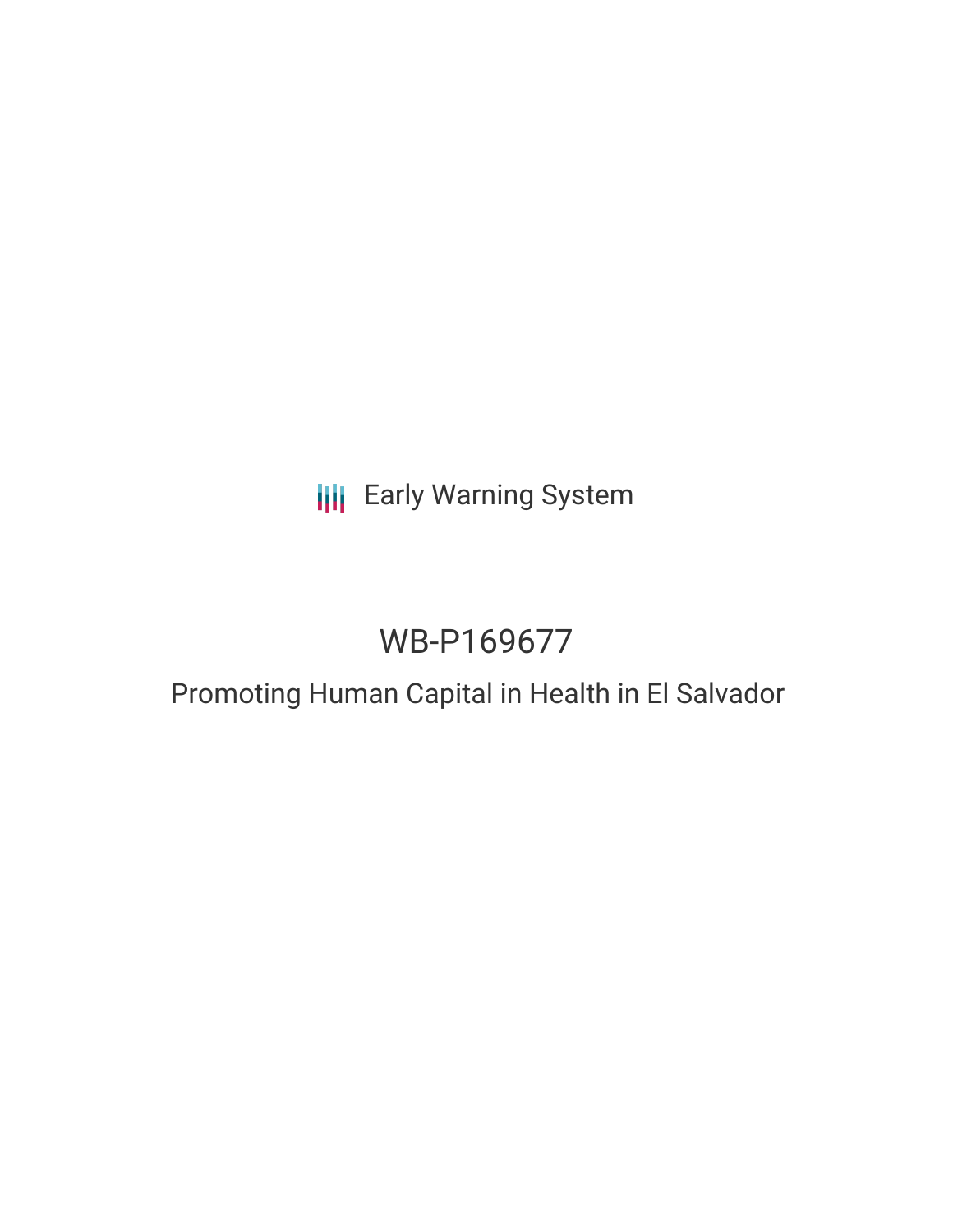

## **Quick Facts**

| <b>Countries</b>               | El Salvador                 |
|--------------------------------|-----------------------------|
| <b>Financial Institutions</b>  | World Bank (WB)             |
| <b>Status</b>                  | Proposed                    |
| <b>Bank Risk Rating</b>        | B                           |
| <b>Voting Date</b>             | 2019-12-12                  |
| <b>Borrower</b>                | Government of El Salvador   |
| <b>Sectors</b>                 | <b>Education and Health</b> |
| <b>Investment Amount (USD)</b> | \$200.00 million            |
| <b>Project Cost (USD)</b>      | \$200.00 million            |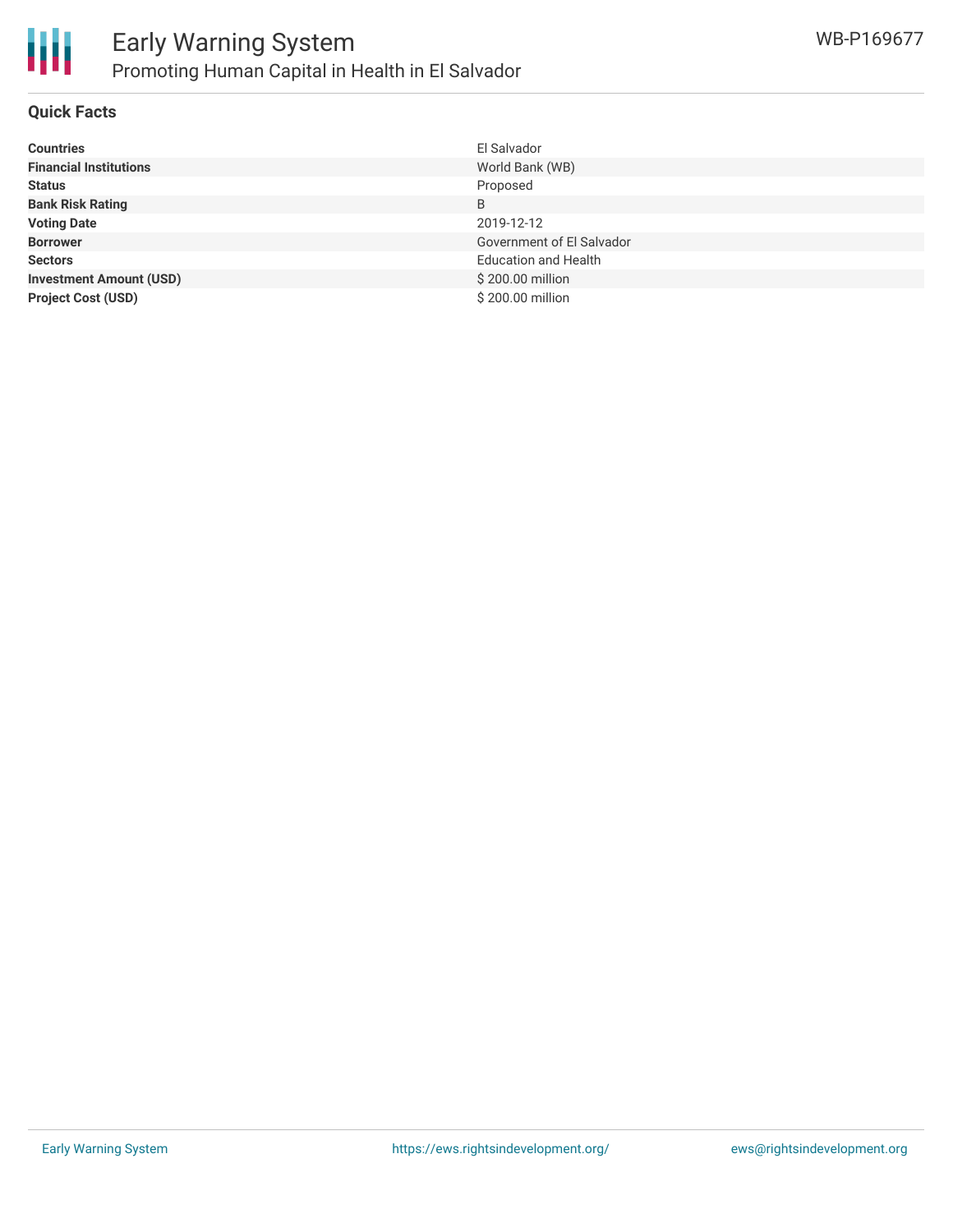## **Project Description**

The overarching objective of the Project is to promote human capital accumulation. Specifically the PDOs are:

- 1. a) to foster healthy environments for children, adolescents and adults; and
- 2. b) to improve health service delivery for selected Non-Communicable Diseasess.

Key Results (From PCN)

- 1. a) Share of children under three-year-old benefitting from participating in integrated early childhood development, health and education services6
- 2. b) Share of accessing to preventive health services
- 3. c) Share of patient's early identification of risk factors receiving preventative and early treatment services for diabetes and hypertension.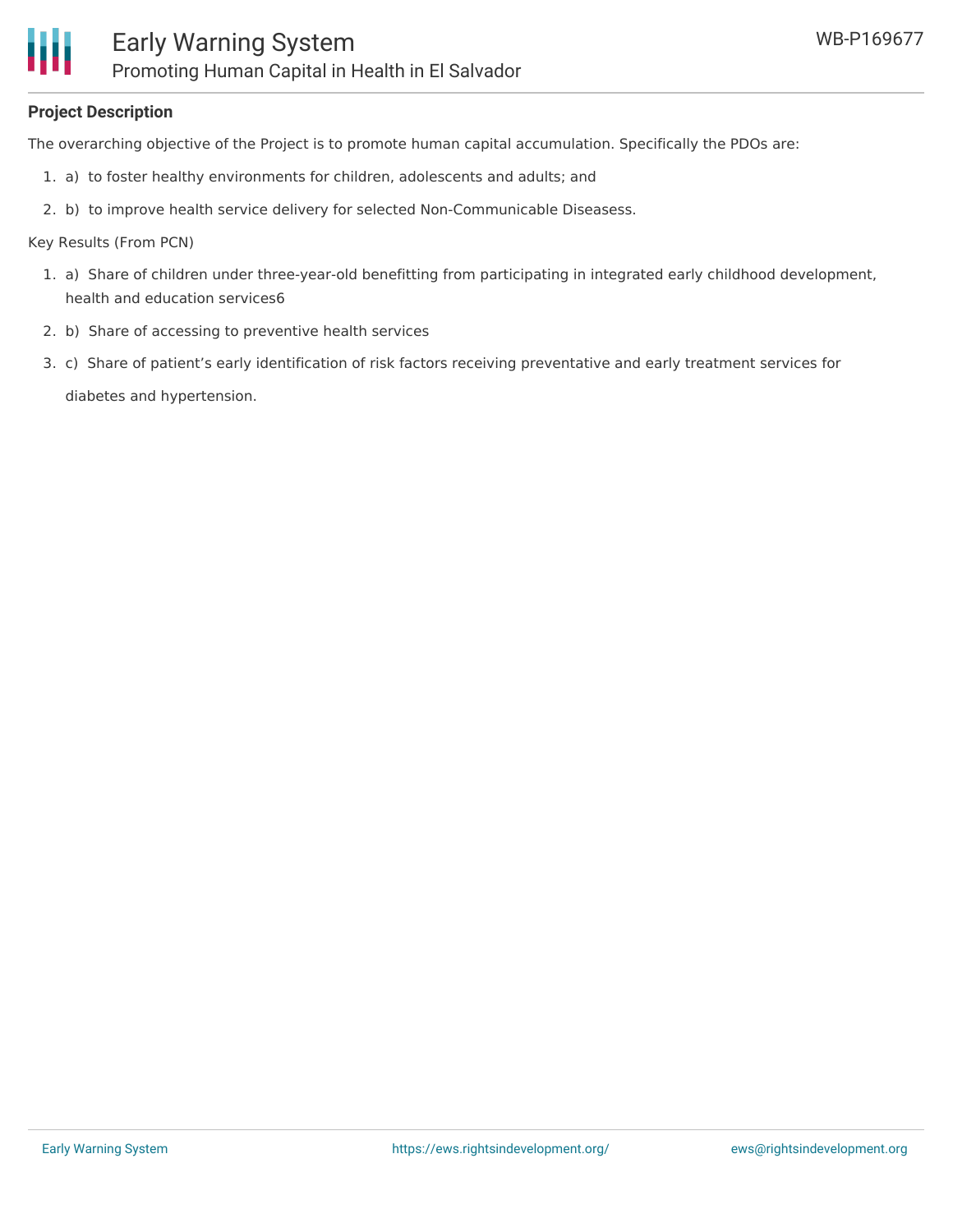

## Early Warning System Promoting Human Capital in Health in El Salvador

## **Investment Description**

World Bank (WB)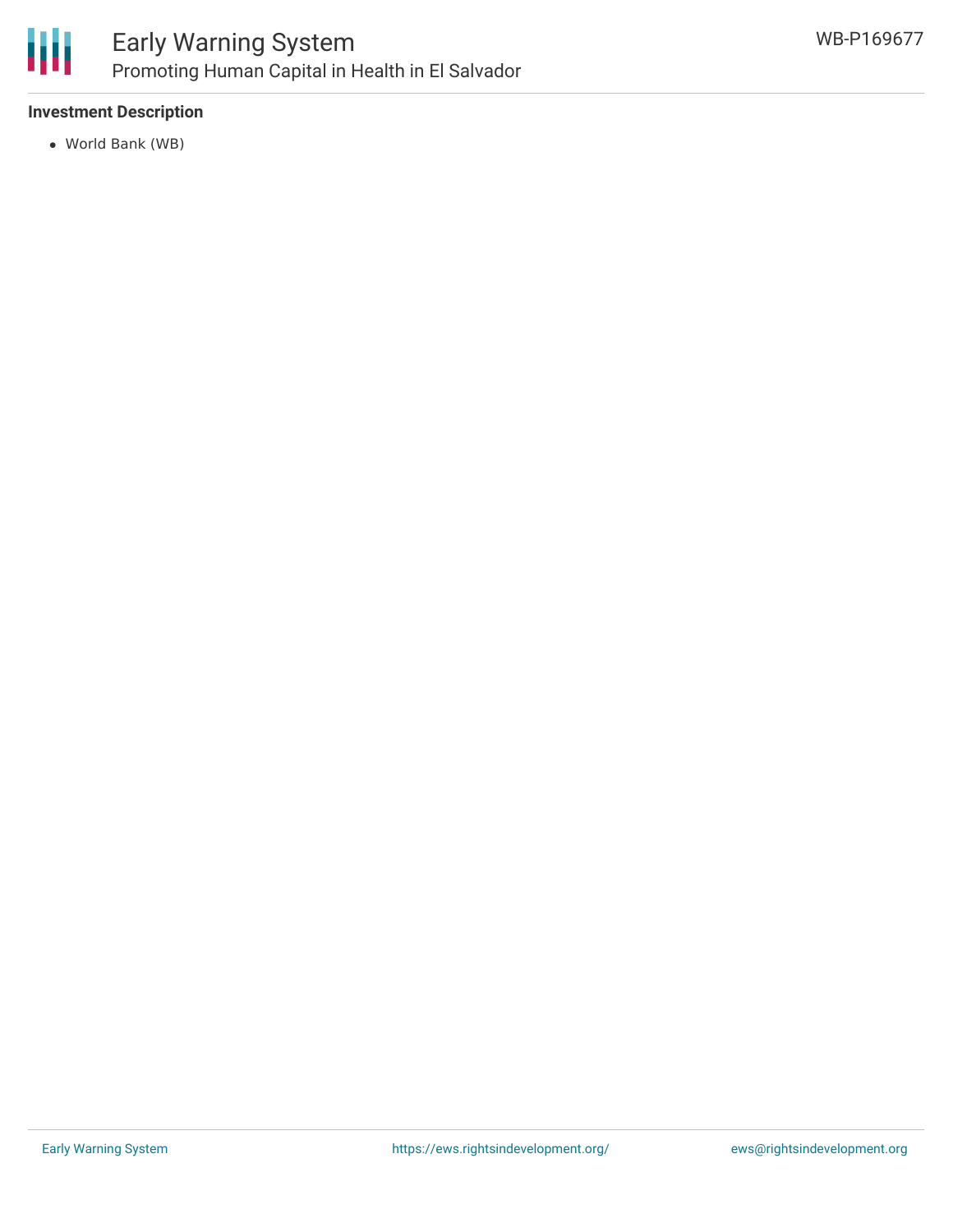

## **Contact Information**

ACCOUNTABILITY MECHANISM OF WORLD BANK

The World Bank Inspection Panel is the independent complaint mechanism and fact-finding body for people who believe they are likely to be, or have been, adversely affected by a World Bank-financed project. If you submit a complaint to the Inspection Panel, they may investigate to assess whether the World Bank is following its own policies and procedures for preventing harm to people or the environment. You can contact the Inspection Panel or submit a complaint by emailing ipanel@worldbank.org. You can learn more about the Inspection Panel and how to file a complaint at: http://ewebapps.worldbank.org/apps/ip/Pages/Home.aspx.